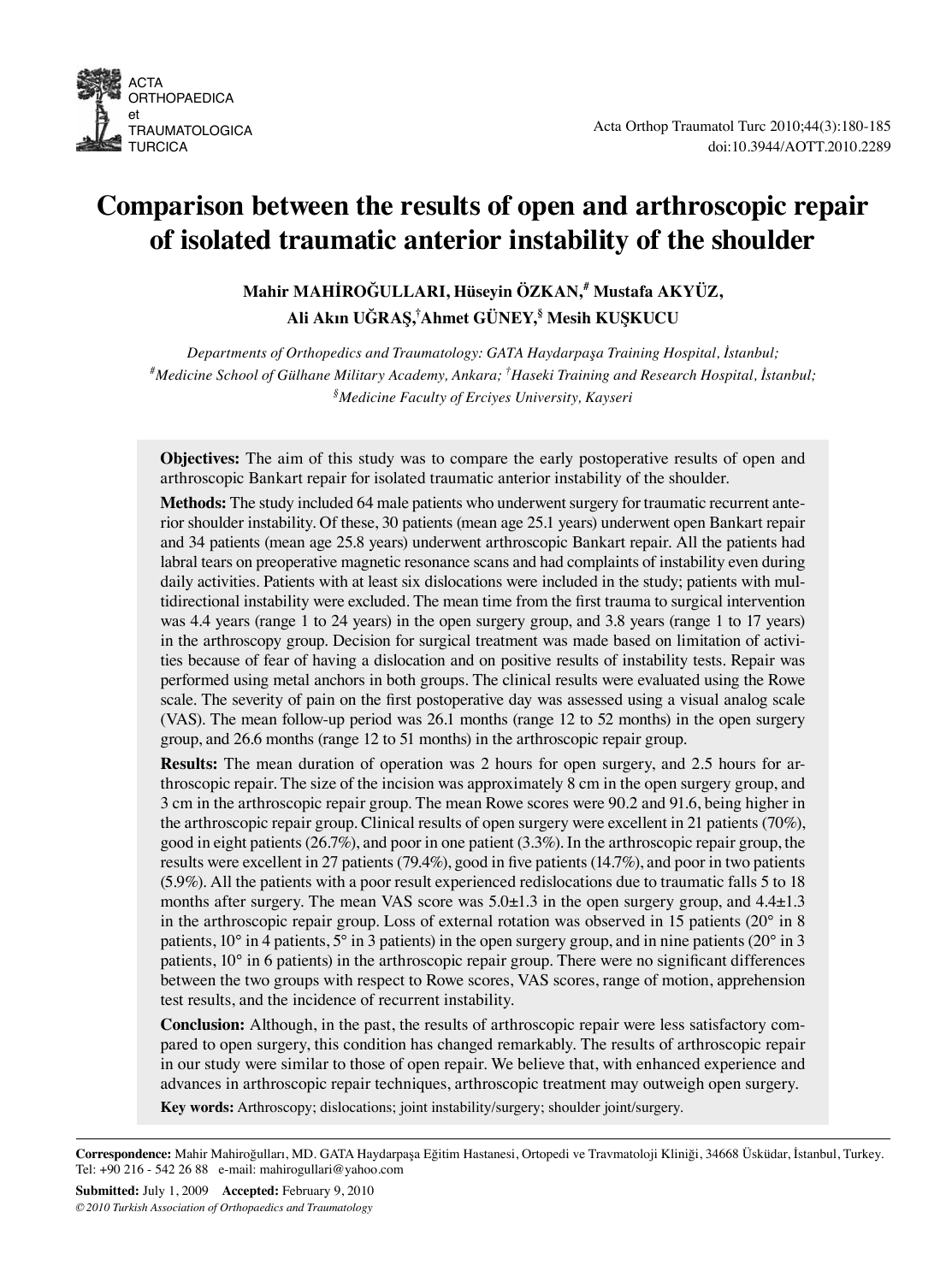Both the determination of surgical indication and selection of an appropriate surgical method for traumatic anterior shoulder instability require a detailed evaluation and clinical experience in orthopedic practice. While open Bankart repair was previously considered the gold standard, arthroscopic repair has been increasingly accepted during the last decade. The underlying reasons for this change include advances in arthroscopic instrumentation and implants, increased experience of surgeons, and promising long-term follow-up results obtained in patients undergoing arthroscopic repair.[1-4] Advantages such as smaller skin incisions and less postoperative pain favor arthroscopic surgery. On the other hand, proponents of open surgery advocate that additional capsular sliding or a more efficient capsular narrowing may be performed with the open technique. $[1,5-7]$ 

This study aimed to compare the early results of arthroscopic and open repair of isolated traumatic anterior shoulder instability in young active patients.

### **Patients and methods**

The study included 64 male patients who underwent surgery for traumatic recurrent anterior shoulder instability between January 2000 and June 2008. Of these, 30 patients underwent open Bankart repair and 34 patients underwent arthroscopic Bankart repair. The mean age was 25.1 years in the open repair group, and 25.8 years in the arthroscopic repair group. The decision for the type of treatment was made in a randomized manner. All the patients were young active individuals with isolated traumatic recurrent shoulder dislocations, and had complaints of instability even during their daily activities. In both groups, patients with at least six dislocations were included in the study. Exclusion criteria included the presence of multidirectional instability, a previous history of surgery, bony Bankart lesion, and self-induced dislocations. Anteroposterior shoulder X-rays were obtained from all the patients. Although all were not ordered by our clinic, all the patients had magnetic resonance scans which showed a labral tear.

All the patients were males and none of them were engaged in professional sports. When making the decision for surgical intervention, limitation of activities because of fear of having a dislocation and positive instability tests during clinical examination were taken into consideration. Before the operation and under anesthesia, anterior drawer test was performed and the sliding of the humeral head was graded and inferior humeral sliding was assessed.

Both surgical procedures were performed in the beach chair position. In the open Bankart repair, following the classical approach, the capsulolabral complex was repaired using three or four metal anchors (4 in 1 patient, 3 in 29 patients). The lowest anchor was placed in the 6 o'clock position and the remaining anchors were placed in the 3-4 o'clock and 2 o'clock positions for the right shoulder. The capsule was closed when the arm was in 45° abduction, 15° flexion, and neutral rotation, together with a slight traction. After ensuring that the arm could reach 30° external rotation, the subscapularis muscle was anatomically closed without performing plication or contraction. The length of the incision was approximately 8 cm.

In the arthroscopic Bankart repair, standard posterior, anterior, and anterosuperior portals were used. The size of the incisions was approximately 1.5 cm for two anterior portals, and 0.5 cm for the posterior portal. The posterior portal was used to evaluate and visualize the joint. First, a comprehensive diagnostic arthroscopy was performed. Thereafter, the capsulolabral tissues were mobilized up to the line of 6 o'clock and the anterior edge of the glenoid was refreshed using a shaver. Finally, the capsulolabral complex was repaired using 2 to 4 metal anchors (4 in 3 patients; 3 in 15 patients, 2 in 16 patients), the lowest anchor being in the direction of 5 o'clock (Fig. 1). In this treatment, the anteroinferior ligamentolabral tissues were carried proximally and the capsule was slid upward.



**Fig. 1.** Postoperative radiograph of a patient obtained 42 months after arthroscopic repair.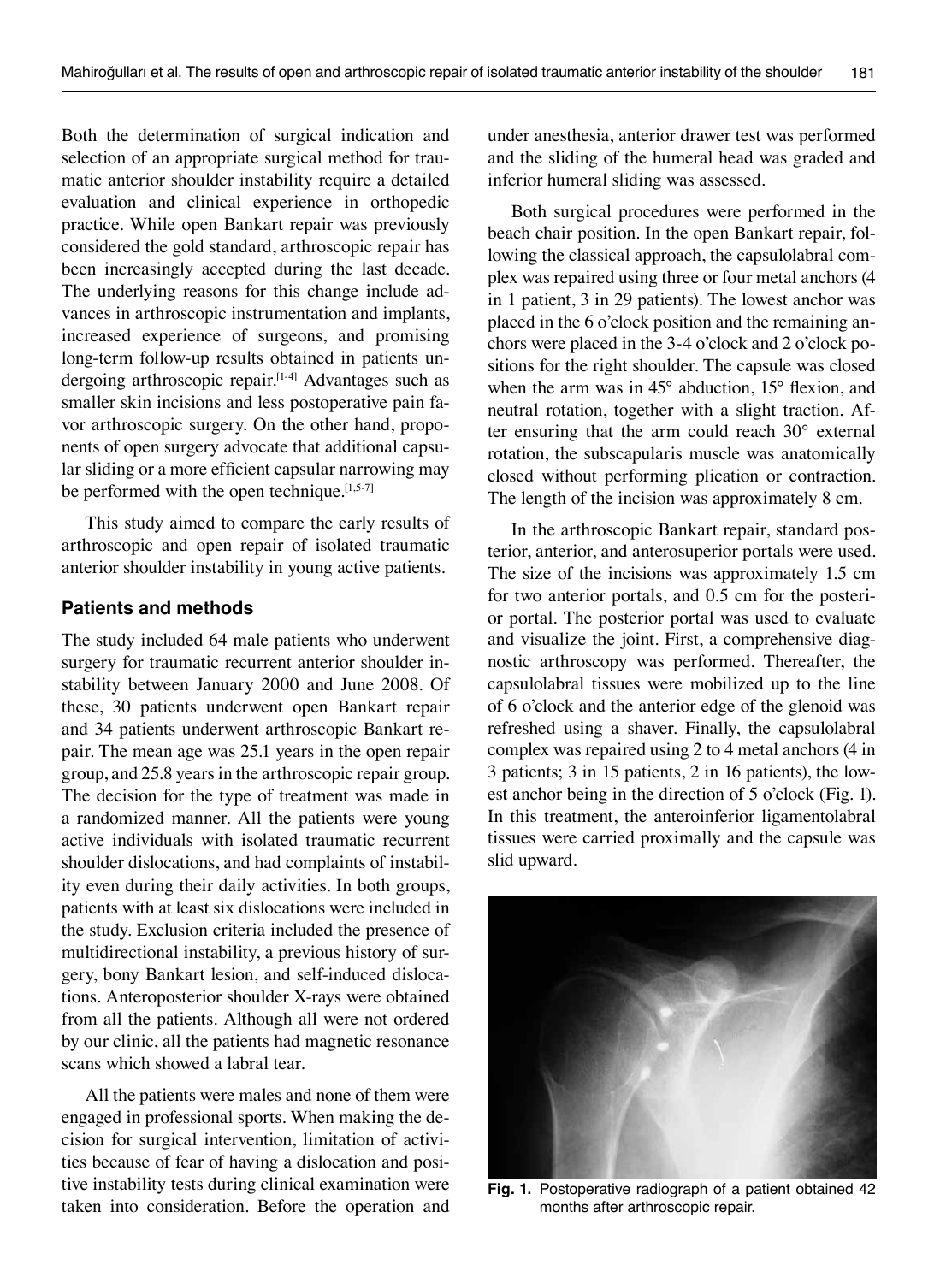| Table 1<br>Comparison of the results of open surgery and arthroscopic repair |                      |      |                 |                              |      |                 |                  |
|------------------------------------------------------------------------------|----------------------|------|-----------------|------------------------------|------|-----------------|------------------|
|                                                                              | Open repair $(n=30)$ |      |                 | Arthroscopic repair $(n=34)$ |      |                 |                  |
|                                                                              | $\mathbf n$          | $\%$ | $Mean \pm SD$   | $\mathbf n$                  | $\%$ | $Mean \pm SD$   | $\boldsymbol{p}$ |
| $Age^*$                                                                      |                      |      | $25.8 \pm 6.4$  |                              |      | $24.9 \pm 5.0$  | 0.54             |
| Follow-up period                                                             |                      |      | $26.6 \pm 11.5$ |                              |      | $26.1 \pm 7.9$  | 0.42             |
| Rowe score                                                                   |                      |      | $90.2 \pm 11.4$ |                              |      | $91.6 \pm 13.3$ | 0.59             |
| Excellent                                                                    | 21                   | 70.0 |                 | 27                           | 79.4 |                 | 0.46             |
| Good                                                                         | 8                    | 26.7 |                 | 5                            | 14.7 |                 |                  |
| Poor                                                                         | 1                    | 3.3  |                 | 2                            | 5.9  |                 |                  |
| Limitation of external                                                       |                      |      |                 |                              |      |                 |                  |
| rotation $(°)$                                                               |                      |      | $7.2 \pm 8.6$   |                              |      | $3.5\pm 6.5$    | 0.053            |
| Pain score                                                                   |                      |      | $4.4 \pm 1.3$   |                              |      | $5.0 \pm 1.3$   | 0.054            |
| Recurrence                                                                   | 1                    | 3.3  |                 | 2                            | 5.9  |                 | 0.99             |

Following the operation, all the shoulders were immobilized using a Velpau bandage for three weeks. Active movements of the hand, wrist, and elbow joints were allowed. At the end of three weeks, active assisted movements were started and the arm was held in a sling during the periods without exercise. At 6 weeks, the arm was totally freed, except for external rotation. The patients started to perform gentle sportive activities in the fourth month. Sports and activities with close contact or challenge were not allowed until the sixth month.

The clinical results were evaluated using the Rowe scale.<sup>[8]</sup> In the early postoperative period and for final evaluations, anteroposterior X-rays were obtained. The range of motion of the joint was evaluated when the arm was in 90° abduction and neutral position. The severity of pain in the early postoperative period was assessed using a visual analogue scale (VAS) on a numeric scale of 0-10. The mean follow-up period was 26.1 months (range 12 to 52 months) in the open surgery group and 26.6 months (range 12 to 51 months) in the arthroscopic repair group.

For the evaluation of data, descriptive statistical methods, frequency, percentage, mean and standard deviation were used. Statistical analyses were made using the SPSS (for Windows 16.0) software. Data showing a normal distribution were compared using the Mann-Whitney U-test or t-test. The Levene test was used to assess the equality of variances in different samples. The results were evaluated with a 95% confidence interval, taking p<0.05 as the significance level.

## **Results**

The dominant shoulder was affected in 27 patients (90%) in the open surgery group, and in 23 patients (67.7%) in the arthroscopy group. The mean time from the first trauma to surgical intervention was 4.4 years (range 1 to 24 years) in the open surgery group, and 3.8 years (range 1 to 17 years) in the arthroscopy group. The mean duration of operation was 2 hours for open surgery, and 2.5 hours for arthroscopic repair. The limitations of open surgery were observed as the dissection stage of the capsule and subscapularis and the lack of full view in the operation area. The limitations of arthroscopy was defined as the difficulty to find and use the ideal tool in holding an adequately thick tissue when passing the suture of the anchor through the anteroinferior capsulolabral structure.

The mean Rowe score was 90.2 (range 45 to 100) in the open surgery group, and 91.6 (range 45 to 100) in the arthroscopic repair group. Based on the Rowe scores, the results in the open surgery group were excellent in 21 patients (70%), good in eight patients (26.7%), and poor in one patient (3.3%). One patient with the poor result experienced a fall in the postoperative 12 months, which resulted in a recurrent dislocation. In the arthroscopic repair group, the results were excellent in 27 patients (79.4%), good in five patients (14.7%), and poor in two patients (5.9%). These two patients with the poor results developed a new dislocation in the operated shoulders, following a fall during a football match and a fall down the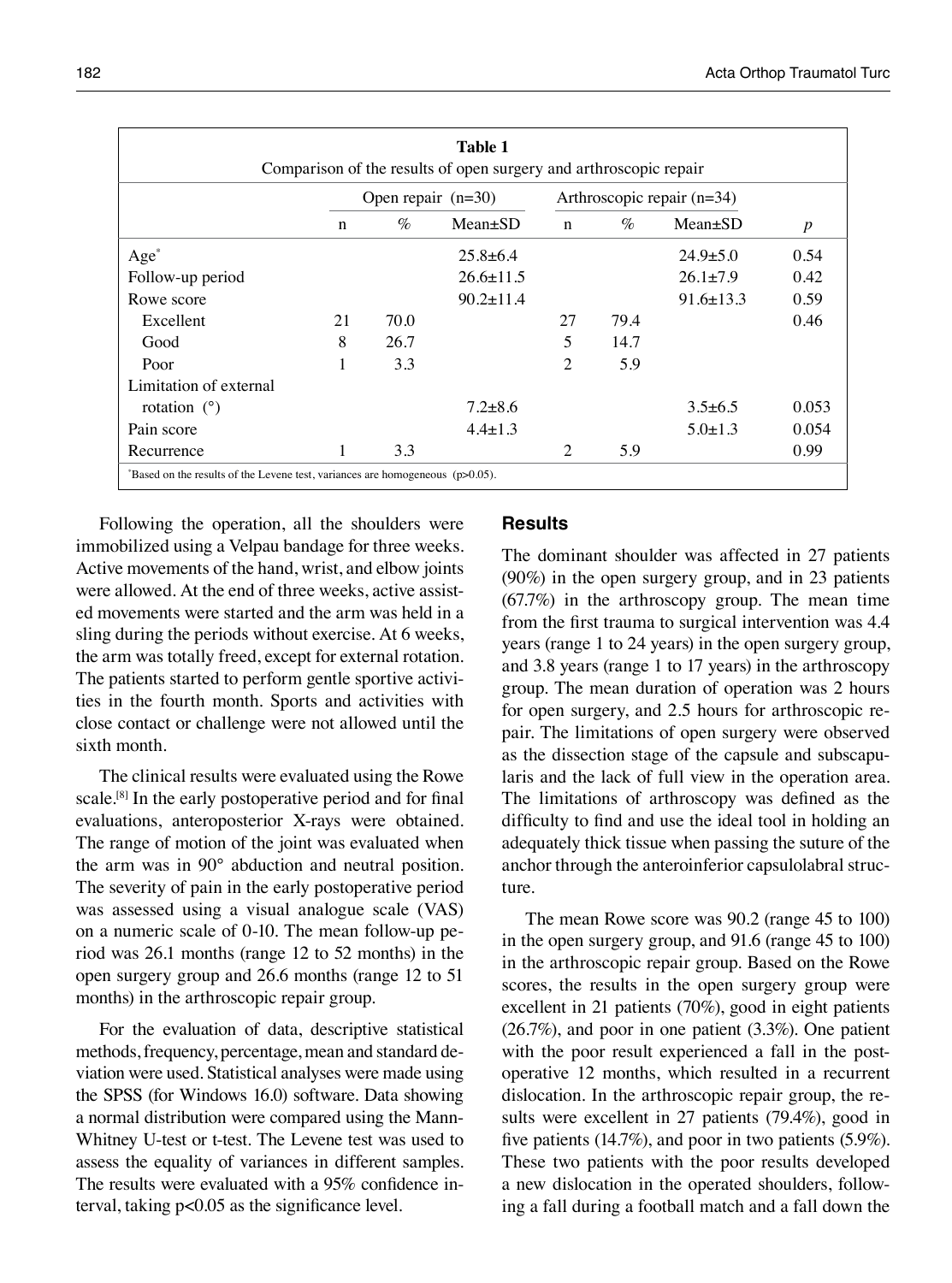stairs in the postoperative five months and 18 months, respectively. These patients did not want reoperation and none underwent revision surgery. They both had a positive apprehension test result and minimal limitation of articular movements because of fear of experiencing dislocation. They could move their arms up to 50% of external rotation and 75% of internal rotation and forward elevation without fear. In addition, another patient in the open surgery group showed apprehension when the arm was in 90° abduction and placed in 75° external rotation in this position.

The severity of pain was assessed on the first postoperative day. The mean VAS score was 5.0±1.3 in the open surgery group, and  $4.4 \pm 1.3$  in the arthroscopic repair group. The two groups did not differ significantly with respect to pain scores.

The range of motion of the shoulder was evaluated by comparison with the healthy shoulder and was expressed as percentage of loss according to the Rowe scoring. When the arms were positioned in the lateral position, loss of external rotation in the open surgery group was 20° in eight patients, 10° in four patients, and 5° in three patients. In the arthroscopic repair group, loss of external rotation was seen in nine patients, being 20° in three patients and 10° in six patients (Fig. 2). The range of motion values obtained when the arm was in 90° abduction were consistent with the values mentioned above.

There were no significant differences between the two treatment groups with respect to Rowe scores, range of motion, apprehension test results, and the incidence of recurrent instability (Table 1).

#### **Discussion**

In the past, the results of arthroscopic repair for the treatment of anterior shoulder instability were less satisfactory compared to those obtained with open surgery.<sup>[9-11]</sup> In recent years, together with advances in arthroscopy techniques, achievement of an efficient capsular stretching and closure of the rotator interval when necessary have made the postoperative results of arthroscopic Bankart repair more satisfactory.<sup>[6]</sup>

Cole and Romeo<sup>[5]</sup> reported similar Rowe scores for open and arthroscopic Bankart repairing methods and stated that the scores might be improved by optimizing the indications of both techniques.[5] Similarly, in our series, both groups showed comparable Rowe scores. The authors also reported that the re-



**Fig. 2.** Limitation of external rotation of a patient observed in the early postoperative period following open repair. With physical therapy, the limitation of external rotation decreased to 20 degrees.

sults of the Bankart repair depended on the condition of the labrum and the anterior capsule and that they performed arthroscopic repair in patients in whom diagnostic arthroscopy showed a detached Bankart lesion with the glenohumeral ligament in good status. They suggested that open reconstruction was a feasible procedure for capsular pathologies and separated lesions.<sup>[5]</sup> Similarly, many authors agree that appropriate patient selection is essential for capsulolabral reconstruction.[1,12-14] In our series, the patients were assigned to open surgery or arthroscopic treatment on a random basis. Kim et al.<sup>[7]</sup> reported that the rates of recurrence did not differ in patients with varying status of labrum, so there was no need for excluding the arthroscopic repair indication because, using an appropriate number of anchors, proximal capsular sliding could be performed even in patients with or without weak anterior labral tissue. Likely, during placement of the suture, we performed capsular sliding by pulling the ligamentolabral complex from distal to proximal and, in the light of our results, we support this approach.

Green and Christensen<sup>[1]</sup> evaluated labor loss, duration of hospital stay, use of narcotic analgesics, loss of blood, and operation times when comparing open and arthroscopic Bankart repair and found that, in the arthroscopic repair group, there were considerable decreases in all these parameters. They also observed subjectively less postoperative pain and fewer complications in this group compared to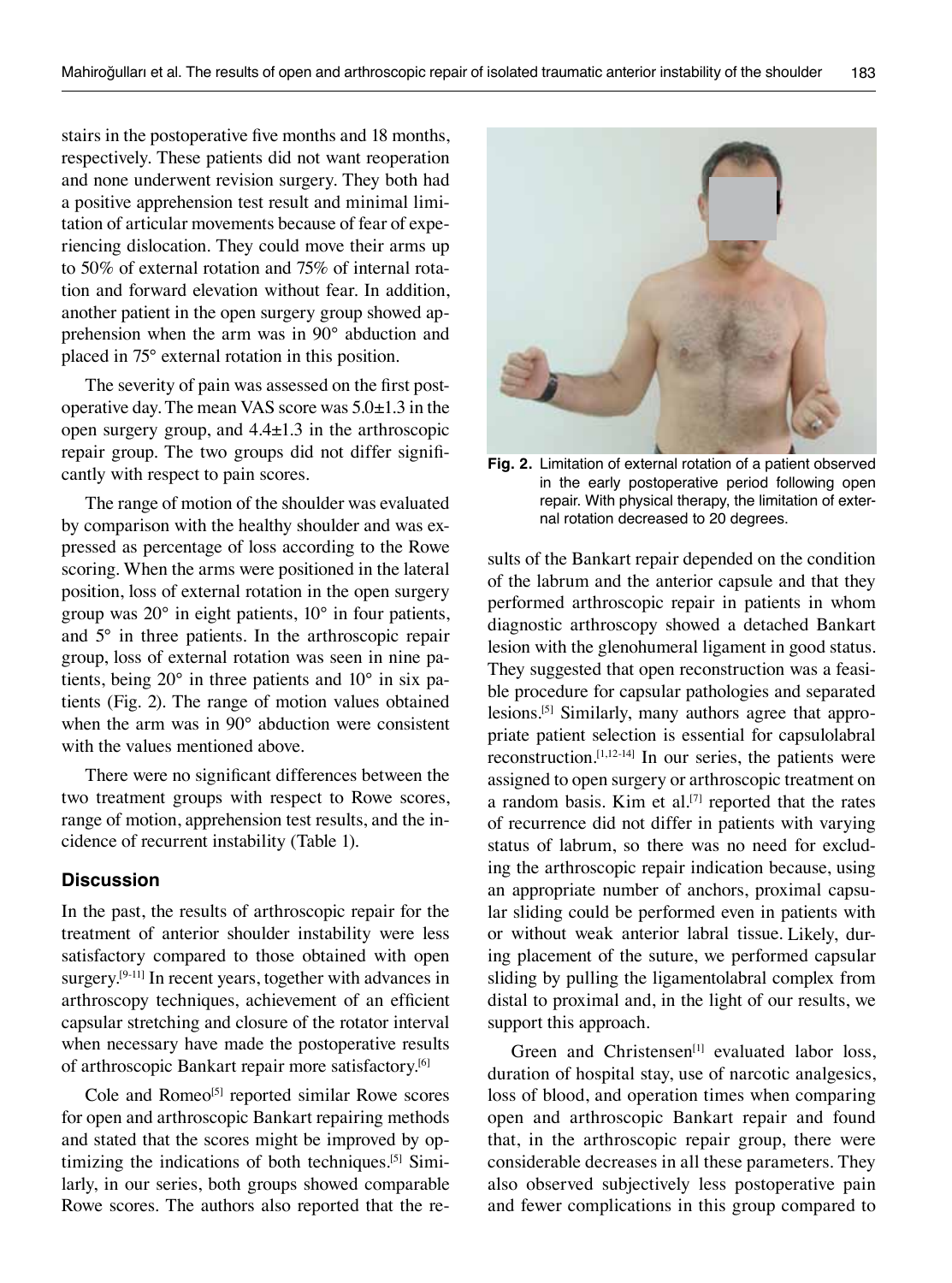patients undergoing open surgery.[1] In our series, no significant difference was found in terms of VAS scores for postoperative pain.

Jørgensen et al.<sup>[15]</sup> pointed out that external rotation performed with the arm in 90° abduction was probably the most important movement.In our study, placement of the sutures during open surgery was made as described by Jørgensen et al., [15] that is in  $45^{\circ}$ abduction, 15° flexion, and neutral rotation together with traction. Then, it was tested whether the arm could reach 30° external rotation. Loss of joint range of motion observed following open surgery may result from several causes including excessive thickening of the capsule, cutting and probably shortening of the subscapularis tendon and, especially, the development of fibrosis between the reconstructed capsulolabral complex and the subscapularis tendon. Similarly, we observed limitation of external rotation of varying degrees. Although it was slightly more common in the open surgery group, the difference was not statistically significant. As stated by Jørgensen et al.,<sup>[15]</sup> many causes may play a role in the development of limitations in joint movements, and it is important to perform an efficient physical therapy following treatment.

Recurrence rates following arthroscopic repair vary from 1.9% to 16%.<sup>[6,16-19]</sup> In our study, the recurrence rate was 3.4% in the open surgery group, and 5.9% in the arthroscopic repair group, and there was no significant difference in this respect. The cause of all the recurrences was new trauma. It was unclear whether the trauma was severe enough to cause the dislocation or the recurrence was associated with inadequate repair.

Mohtadi et al.<sup>[20]</sup> reported that it was difficult to compare the results of the studies due to heterogeneous patient groups in these studies, the use of different techniques for complex pathologies, and the use of different scoring systems for the evaluation of the results. In our study, the two patient groups were to a greater extent homogeneous. Age, gender, and occupational activity levels of the patients were comparable. Existing pathologies were also similar in terms of a Bankart lesion.

In our study, we used metal anchors. In recent years, biodegradable anchors have been increasingly preferred to metal anchors. The causes of this switch include the potential risk for damage to articular cartilage in case of inappropriate placement of metal anchors and the possibility of metal-induced artifacts during magnetic resonance imaging.<sup>[21]</sup> In addition, it has been demonstrated that new-generation biodegradable anchors are at least as strong as metal anchors and are not associated with serious chemical reactions.[21-23] Although we did not observe any complications related to metal anchors, their cautious and appropriate positioning is very important in terms of potential complications.

Our study has some limitations. It was a nonrandomized study. The authors were not blinded and the follow-up period was short for some patients. All of the patients were males. However, the strength of this study arises from the homogeneity of the patients; they were similar in terms of age and activity levels and belonged to a specific occupational group. In addition, suture anchors were used in both groups and patients in each group were treated with the same surgical technique.

We concluded that, although there was no significant difference between the VAS scores, arthroscopic repair was better in terms of less postoperative pain and better cosmetic appearance. It is a fact that, in open Bankart repair, the capsule can be tightly closed, the knots can be tightly tied, and the stiffness of the knots may be felt. Therefore, open surgery may seem to be more efficient and safer. However, it has been shown that, when an appropriate technique is used, arthroscopic knots are as strong as those of open surgery.<sup>[24]</sup> In addition, it should be noted that all the structures are easily visualized in arthroscopic repair, and everything can be done whatever required.[25] The incision was 8 cm in the open surgery group and 3 cm in the arthroscopic repair group, and detachment of deep folds may also be regarded as a disadvantage of open surgery. Moreover, open surgery requires a good retraction and effective illumination. On the other hand, arthroscopic repair requires a good pumping, profuse irrigation serum, and experience as well as patience. At present, we mostly use arthroscopic techniques for the treatment of isolated anterior shoulder instability.

In conclusion, our results were similar for open repair and arthroscopic repair in the surgical treatment of instability secondary to isolated traumatic shoulder dislocations. Both methods yielded satisfactory results. In the light clinical practice and experience